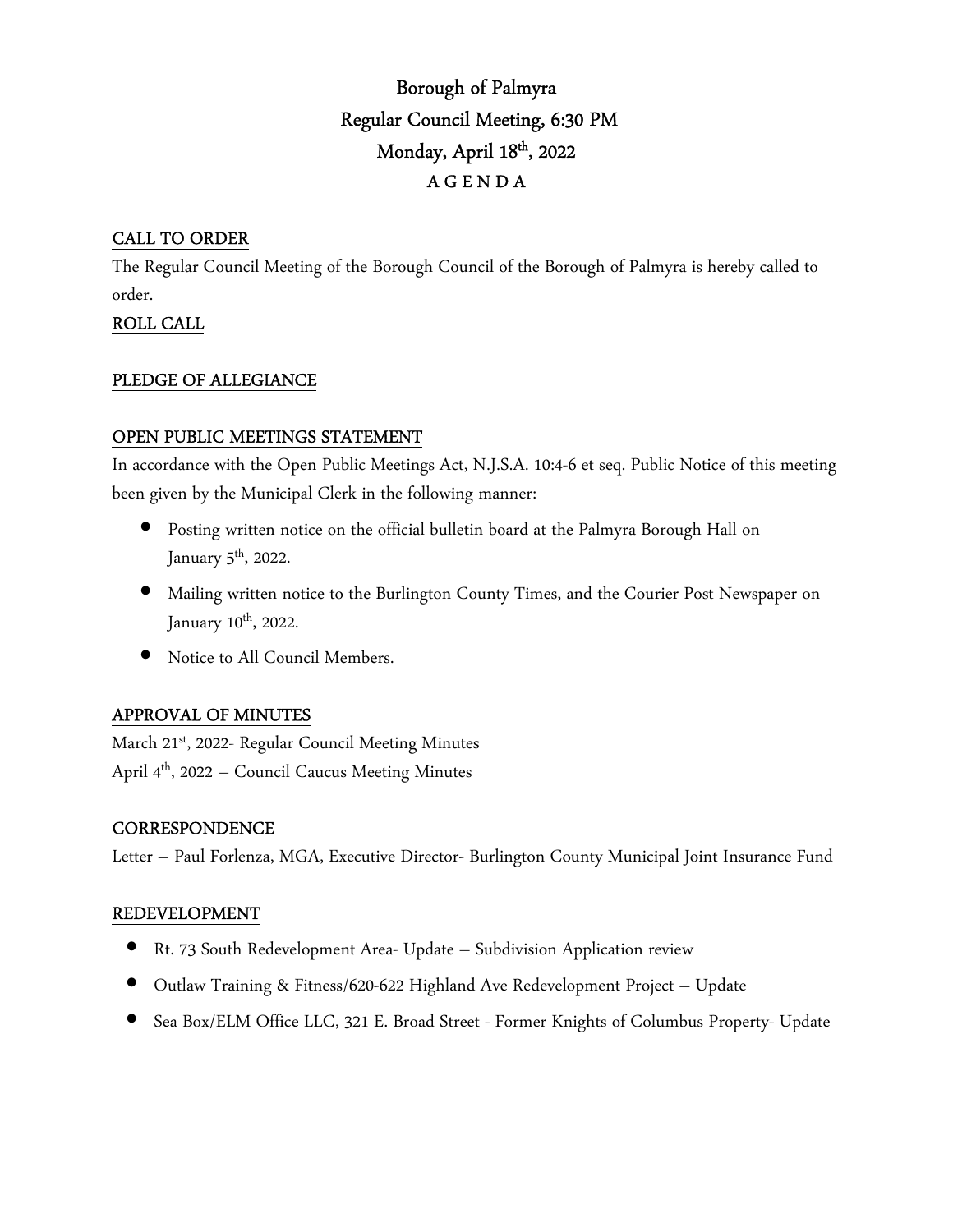## PROFESSIONAL UPDATES

Andrew Brewer, Maraziti, Falcon, LLP

## PROCLAMATION

Arbor Day Proclamation 2022

#### PUBLIC COMMENT

We request those wishing to have or make a Public comment, email their questions or comments in advance of the meeting to Municipal Clerk Rita Jackson at djackson@boroughofpalmyra.com. The opportunity to submit comments prior to meeting expires at 2:00 PM on April 18<sup>th</sup>, 2022. You must include your name and full address for your comment to be considered valid. Comments submitted in a timely and complete manner will be read during the Council Meeting. All comments will become part of the record and included with the Meeting Minutes.

For those who "attending" the meeting Please sign in at the podium and state your name and address for the record. Each citizen will be allotted up to three (3) minutes to speak, in order to allow everyone an opportunity to ask questions and express their opinions or concerns. Please direct all comments to the Mayor. Each citizen may only speak once during the public portion. All comments will become part of the record and included with the meeting minutes.

#### RESOLUTION

Resolution 2022-109, Resolution Authorizing the Payment of April 2022 Bills in the Amount of \$1,919,982.82

#### PUBLIC EVENTS

Palmyra Downtown Safety Day Spring Yard Sale Juneteenth Celebration

#### MOTION TO APPROVE TREASURERS' REPORTS

• March 2022

#### DISCUSSION ITEMS

- Mayor Gina Tait, Mayor's Conference Attendance Request- Mayor's Conference of Mayors \$420.00 and 2-night stay May  $10^{th}$ , 2022 thru May  $12^{th}$ , 2022 - \$190.00
- Donna Condo, Conference Attendance Request Treasurer & Tax Collector Annual Conference \$420.00 and 3-night stay May  $17<sup>th</sup>$ , 2022 thru May  $19<sup>th</sup>$ , 2022- \$318.00